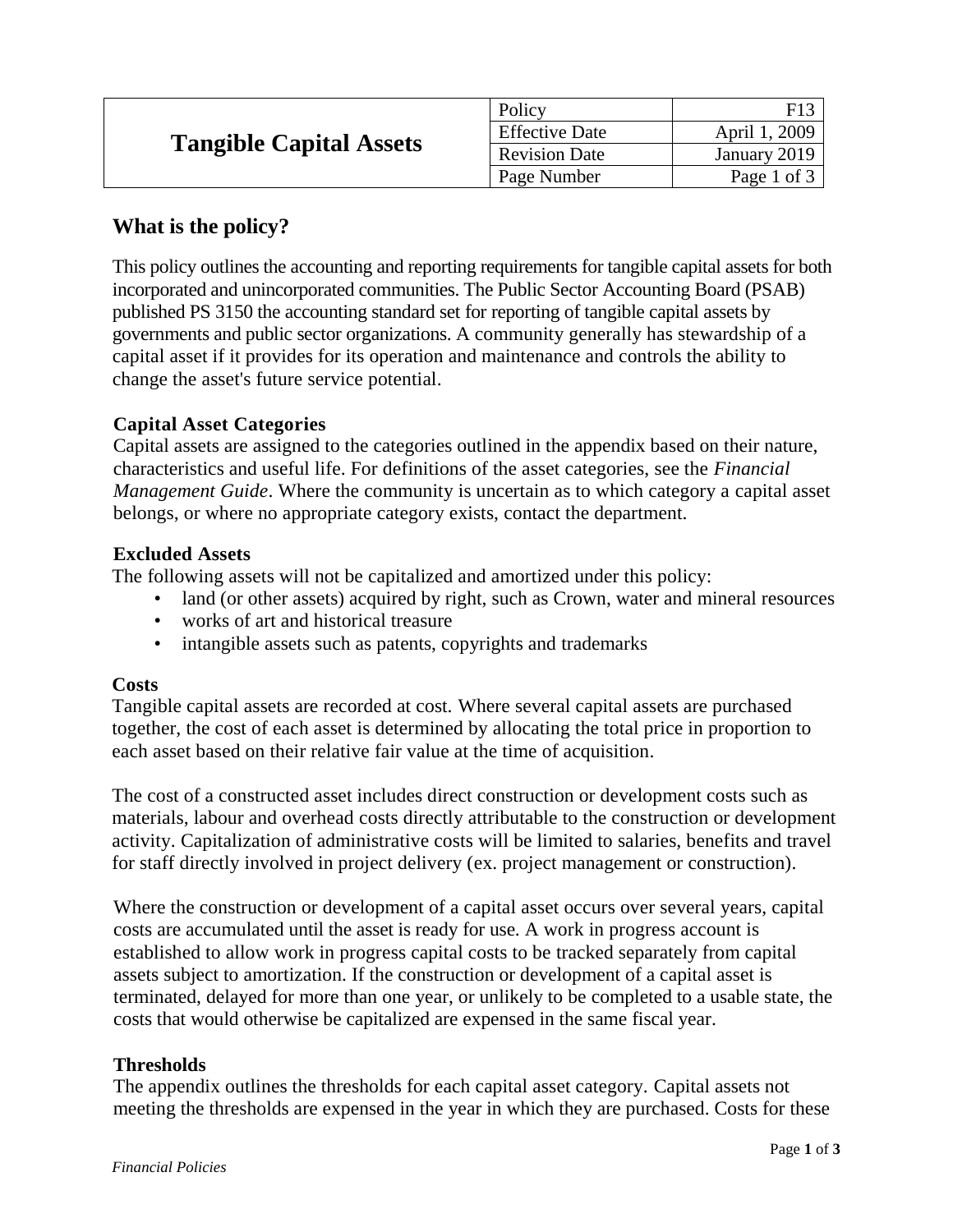assets are referred to as capital-type expenses. Thresholds are applied on an individual asset or per item basis.

### **Estimated Useful Life**

All capital asset categories have predetermined estimated useful lives as outlined in the appendix. The estimated useful lives specified are intended to apply to assets in new condition. When used assets are acquired the estimated useful lives will be reduced based, on the age and condition of the asset.

#### **Amortization**

Amortization is calculated using the straight-line method based on the estimated useful life of each asset. Land has an unlimited estimated useful life and will not be amortized. Amortization is calculated based on the full cost of the capital asset. Where an asset's residual value is expected to be significant in comparison to its costs (20 per cent or more), the amount is deducted from the cost before calculating amortization.

A full year's amortization is recorded in the year of acquisition, construction and development or when the asset is placed in service, regardless of when this event occurs in the fiscal year. No amortization is recorded in the year an asset is disposed of. This does not apply to disposals being considered. No amortization is recorded on a work in progress or capital asset which has been removed from service, but not yet disposed of.

#### **Disposals**

When a capital asset is disposed of, the cost and accumulated amortization are reversed in the accounting records and any gain or loss on disposal is recognized. Costs of disposal paid by the community should be expensed.

#### **Write-down**

Conditions that may indicate a write-down is required include (i) an expectation of providing services at a lower level than originally planned, (ii) a change in use of the asset, (iii) technological advances which render the asset obsolete or other factors such as physical damage which reduces the asset's service potential. Documentation for write-down must be retained. Any write-down of tangible capital assets must be approved by council resolution.

Write-down of capital assets will be accounted for as an expense in the period it occurs. Annual amortization of an asset that has been written down should be calculated using the net book value after the write-down and the remaining estimated useful life. Regardless of any change in circumstances, a write-down should not be reversed.

#### **Betterments**

Betterments which meet the threshold of the applicable capital asset category are capitalized, otherwise, they are expensed. Where a betterment increases the estimated useful life of a capital asset, its useful life should be changed.